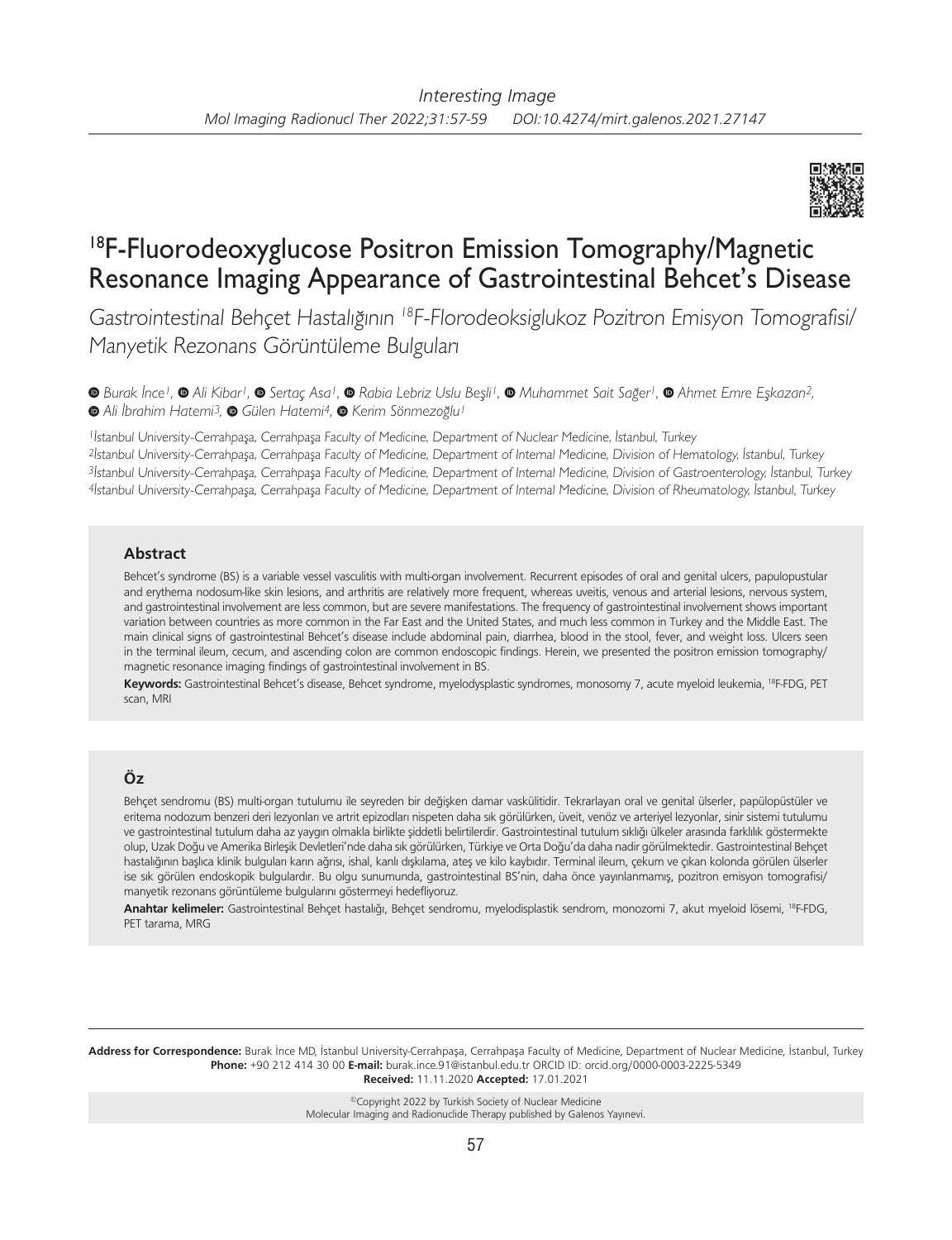

Figure 1. Behcet's syndrome (BS) is a variable vessel vasculitis with multi-organ involvement. The pathogenesis is unclear; however, genetic factors, as well as environmental factors, are thought to play a role. Human leukocyte antigen B51 allele in major histocompatibility complex locus is the best-known genetic risk factor for BS (1). It is a multi-system disease with recurrent episodes of oral and genital ulcers, papulopustular and nodular skin lesions, arthritis, uveitis, venous and arterial thromboses, arterial aneurysm, and nervous system involvement (1). According to different studies, gastrointestinal involvement occurs 4.5-6 years after the onset of oral ulcers. The frequency of gastrointestinal involvement was reported as high as 50% in the Far East, whereas approximately 1-1.5% in Turkey (2,3). The ileocolonic site is the most frequent disease localization in the gastrointestinal system (4). BS diagnosis is based on clinical manifestations, as there are no pathognomonic laboratory tests (1). However, endoscopic confirmation of typical ulcers is necessary for gastrointestinal involvement diagnosis in a patient with BS, since relying solely on clinical manifestations, such as abdominal pain and diarrhea, may be misleading. Inflammatory bowel diseases, especially Crohn's disease, and tuberculosis should be ruled out for the differential diagnosis of gastrointestinal involvement of BS (5). Medical treatment including 5-aminosalicylic acid, corticosteroids, immunosuppressive drugs, such as azathioprine, and monoclonal tumor necrosis factor-alpha inhibitors are commonly used, and surgery is generally reserved for patients who present with emergencies, such as major bleeding or perforation (6).

A 25-year-old female patient who was treated for BS, familial Mediterranean fever and myelodysplastic syndrome (MDS), and secondary acute myeloid leukemia (sAML) was referred to our center for 18fluorine-fluorodeoxyglucose (18F-FDG) positron emission tomography (PET) imaging. She was diagnosed with gastrointestinal involvement of BS 3 years ago, after a colonoscopic examination for abdominal pain, weight loss, diarrhea, and mucus in the stool. Her colonoscopy revealed multiple colonic and ileocecal ulcers. Her abdominal pain, diarrhea, and elevated acute phase reactants continued despite treatment with colchicine, high dose prednisolone, thalidomide, and monoclonal TNF inhibitors. Abdominal imaging studies, which were performed due to fever, in addition to these findings, revealed a collection between the bladder and intestine. She was operated and a part of her ileum, as well as the bladder, was removed. Pathologic examination showed active chronic enteritis with multiple ulcers that extend to the subserosa in the small intestine. Additionally, lymphoplasmacytic cell infiltration, vascular proliferation, fresh thrombi, and medial calcifications in some vessels were observed in the submucosa, muscularis propria, and subserosa. The patient then developed pancytopenia and was diagnosed as MDS with positive monosomy 7 and negative trisomy 8. During the follow-up, she progressed to sAML. The association of MDS and AML with gastrointestinal involvement is an interesting and well-documented entity (7,8). <sup>18</sup>F-FDG PET/magnetic resonance imaging (MRI) was performed. <sup>18F</sup>-FDG PET maximum intensity projection (A) image revealed diffuse hypermetabolism on the bone marrow and hypermetabolism associated with splenomegaly, which was related to AML-M4. Axial PET (B), fused PET/T1-weighted (T1W) MRI (C), T1W MRI (D), and T2-weighted MRI (E) images revealed segmental dilatation and hypermetabolic wall thickening around the ileocecal valve (maximum standard uptake value: 6.23), which followed gastrointestinal involvement of BS. To our knowledge, this is the first case of intestinal BS with 18F-FDG PET/MRI.